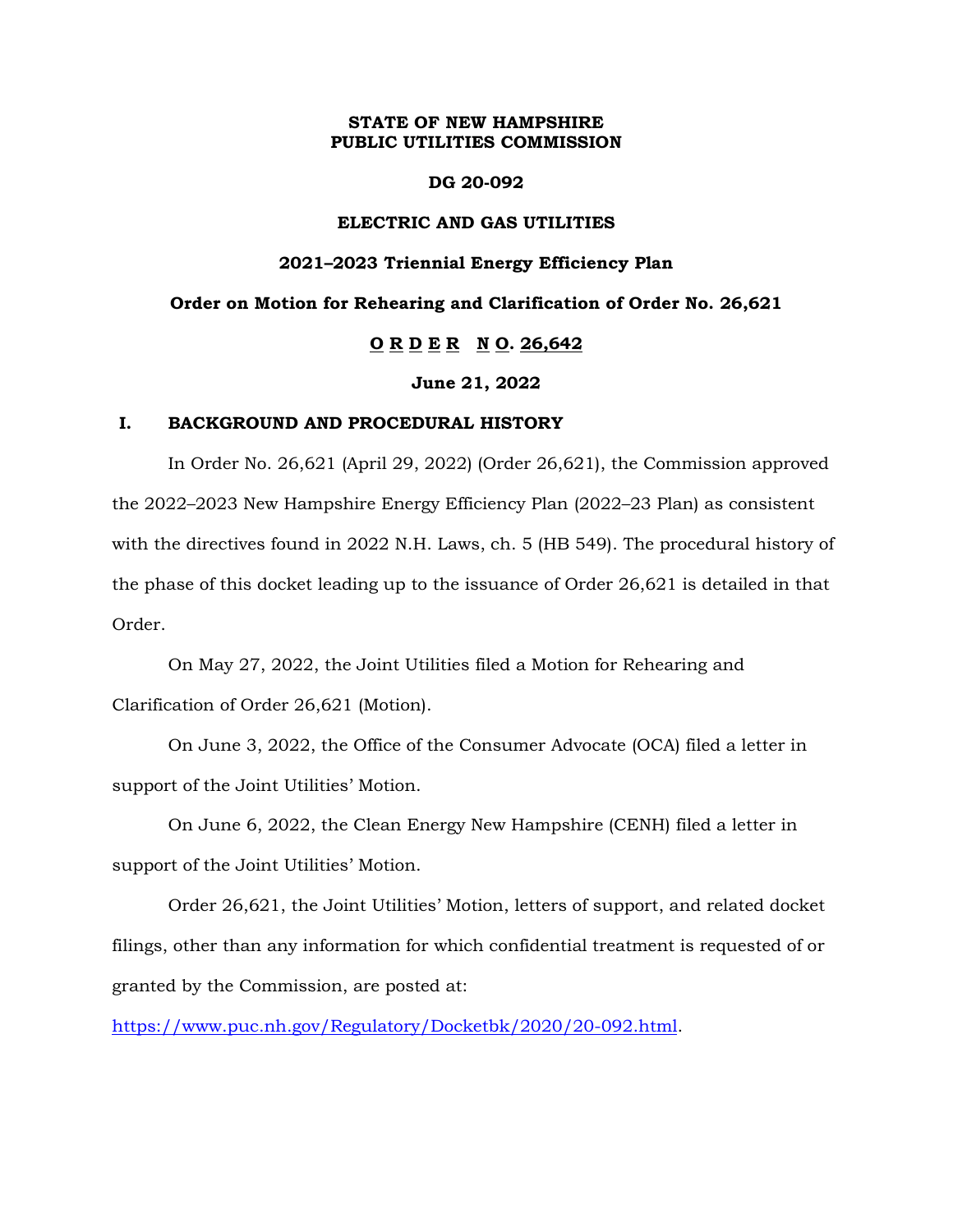#### **II. POSITIONS OF THE PARTIES**

#### **a. Joint Utilities**

The Joint Utilities stated that there are two directives in Order 26,621 that they will not be able to comply with, and therefore the Joint Utilities requested rehearing of those directives. The Joint Utilities also requested clarity or additional information regarding implementation of certain reporting requirements for the 2022 and 2023 programs years due to unclear directives.

The first directive the Joint Utilities state that they will not be able to comply with is a general January 31, 2023, reporting deadline related to program year 2022 reporting requirements. The Joint Utilities argued that it is not administratively feasible for them to submit the reports by January 31, 2023, and requested that the deadline be moved to June 1, 2023.

The second directive the Joint Utilities state that they will not be able to comply with is a requirement that, for the future triennial plan filings beginning with program years 2024–2026, each of the electric utilities plan for at least 65 percent electric savings on both an annual and lifetime basis. The Joint Utilities request that the electric savings requirement be determined solely on an annual basis. According to the Joint Utilities, HB 549 should be interpreted to mean the 65 percent requirement is calculated only on an annual basis, and that the Commission erred in holding that the 65 percent threshold applied to both annual and lifetime savings.

In support of this position, the Joint Utilities argued that: 1) HB 549 restored the energy efficiency programming framework, components, and funding to prior structures; 2) that the lifetime savings threshold cannot be met without significant disruption to the structure of existing programs or impermissible cost-shifting; and 3) a factor identified in Order 26,621, where the Commission considered an increase to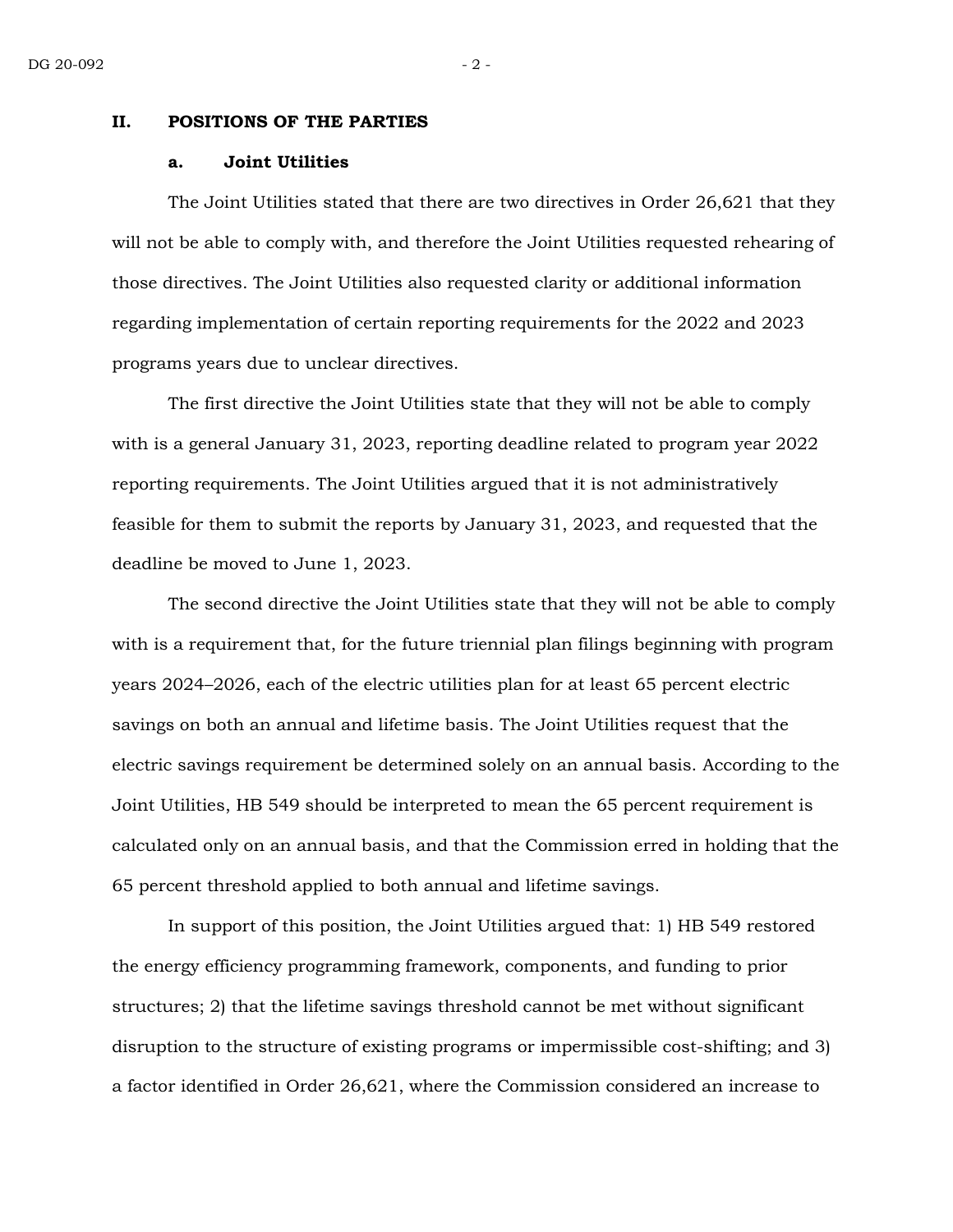planned C&I lifetime savings in 2022 over 2021 for the NHEC in its analysis, was erroneous because it was actually attributed to an unplanned budgetary carryforward in that sector. According to the Joint Utilities, the Commission's interpretation would require a programming shift that would change the existing programming structure and may be contrary to RSA 374-F:3, VI-a(a)(2)'s directive ensuring the advantages of energy efficiency across all ratepayer classes; would include the scaling back or discontinuation of certain residential programs; and would create inconsistent program offerings between utilities, preventing the NHSaves programs from providing equitable benefits to customers. The Joint Utilities argued that the Commission's interpretation would cause administrative barriers to Home Performance program vendors in particular. Lastly, the Joint Utilities placed emphasis on the use of the word "planned" in RSA 374-F:3, VI-a(d)(4), concluding that the word "planned" makes the Commission's interpretation inconsistent with the wording of the statute because of the use of annual planning goals in the energy efficiency resource standard approved by Order No. 25,932 (August 2, 2016).

The Joint Utilities also requested clarification of several reporting requirements contained in Order 26,621.

With respect to reporting requirement iii(3), requiring:

Please comprehensively conduct a study and report on the 2021 and 2022 Plan's long-term impact on the NH economy that quantifies all factors noted in the 2022– 2023 Plan at Bates pages 6 and 7 by properly accounting for discounting that reflects ratepayers' time-preference, and by estimating the energy savings to reflect both the energy intensity and the spillover impacts also associated with future incremental economic activity prompted by the Plan. Submit this study by January 31, 2023.

the Joint Utilities request an extension of the reporting deadline to June 1, 2023, and clarification and guidance, including examples, of what information should be obtained and reported with respect to "energy intensity" and "ratepayers' time-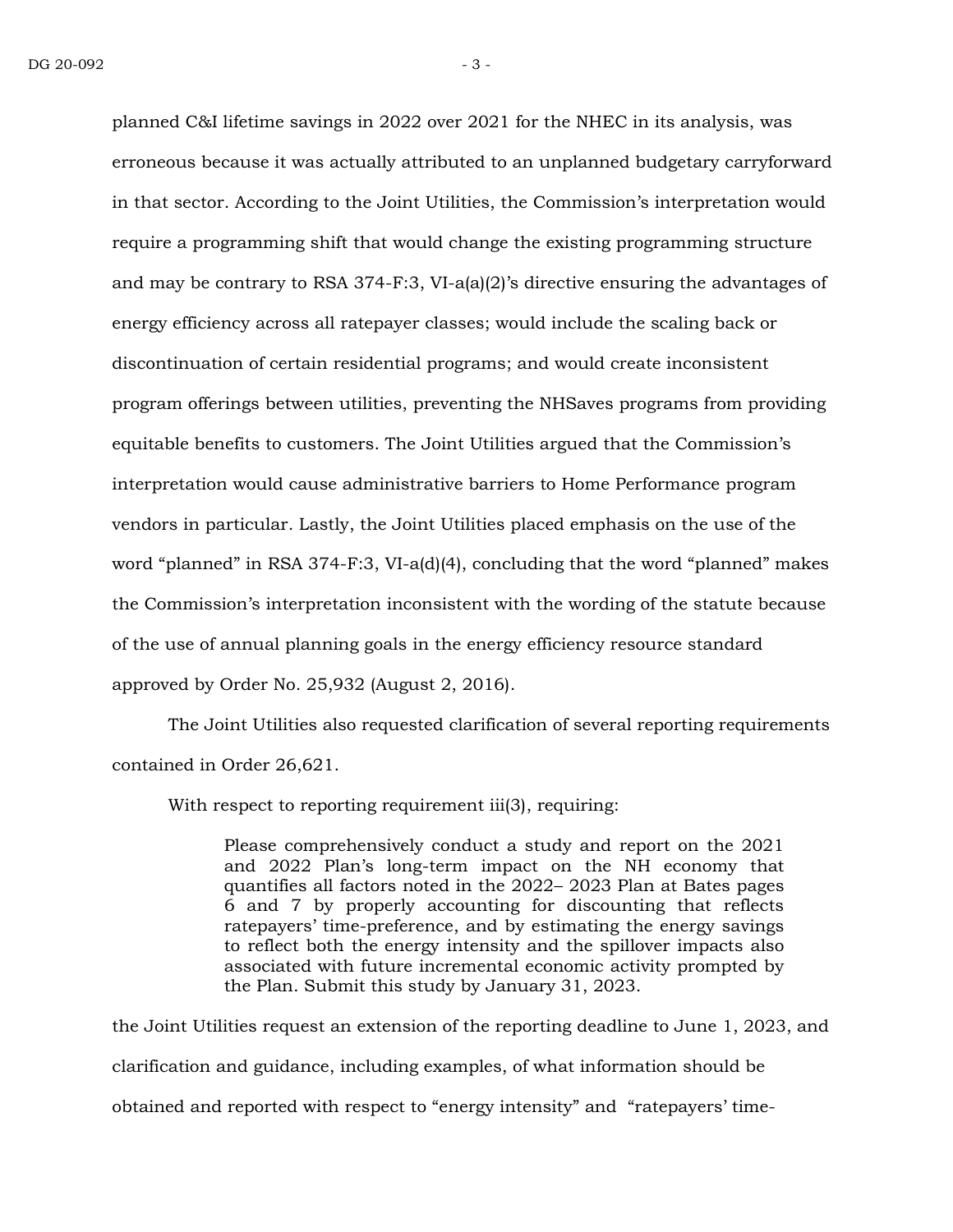preference," as that is not currently reported information which the Joint Utilities construe as not readily available information.

With respect to reporting requirement  $v(1)$ :

For 2021 and 2022, please conduct an analysis quantifying, in terms of net present value, the market barriers listed in Tables 2.1 and 3.1 of the proposed EE Plan (Bates Pages 27, 28, 49, and 50). Please provide this analysis in live excel spreadsheets with all assumptions clearly stated, justified, and referenced. Do not link to spreadsheets that are not also provided or include hard-coded numbers without a reference to where the figure originated from.

the Joint Utilities request clarification as to what the Commission seeks in terms of quantifying cost or value of a market barrier, or in the alternative, that the Commission modify or rescind this reporting requirement. According to the Joint Utilities, market barriers are conditions that prohibit or inhibit the marketplace from implementing a given energy efficiency solution and do not have a readily identifiable cost, and the reference to net present value suggests there should also be a lifecycle cost of the market barrier, which, to the knowledge of the Joint Utilities, does not exist.

# **b. Office of Consumer Advocate**

The OCA's letter generally supported the part of the rehearing request related to the requirement the Joint Utilities meet the 65 percent threshold on both an annual and a lifetime basis. The OCA stated that such an interpretation would have a negative impact on residential programs and is inconsistent with legislative intent.

# **c. Clean Energy New Hampshire.**

CENH's letter generally supported the positions of the Joint Utilities and the OCA in seeking rehearing of the Commission's interpretation RSA 374-F:3, VI-a(d)(4). CENH stated such an interpretation would require each electric utility to plan for at least 65 percent of program-related energy savings to come from reductions in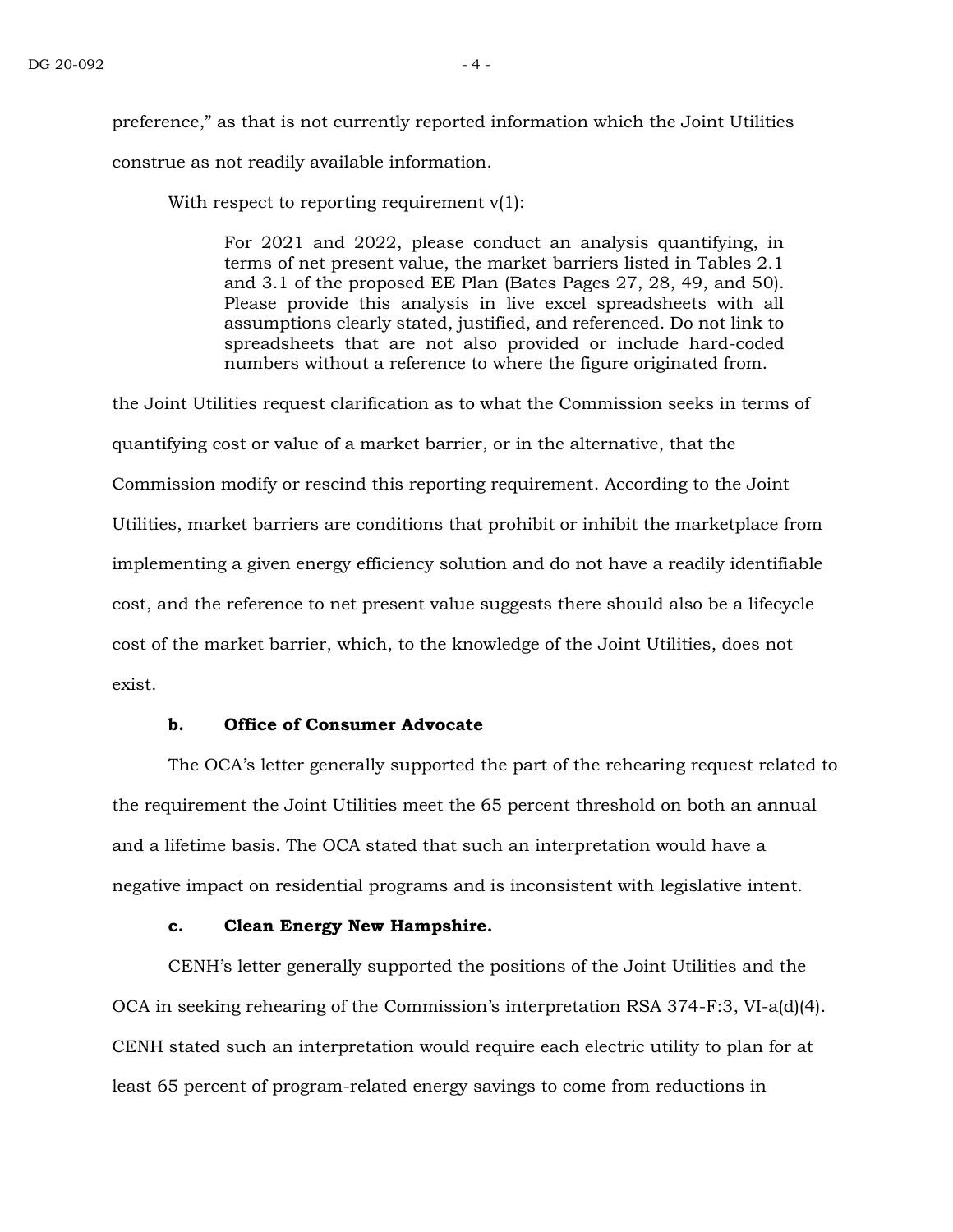electricity consumption rather than fuels such as oil and propane because it will have a negative impact on the funding and programs available to residential electric customers, resulting in inconsistent program offerings throughout the state and, prevent the NHSaves programs from providing equitable benefits to customers, and is inconsistent with longstanding practice for calculating efficiency plan's goals.

#### **III. COMMISSION ANALYSIS**

The Commission may grant rehearing or reconsideration for "good reason" if the moving party shows that an order is unlawful or unreasonable. RSA 541:3; RSA 541:4; *Rural Telephone Companies*, Order No. 25,291 (November 21, 2011); *see also Public Service Company of New Hampshire d/b/a Eversource Energy*, Order No. 25,970 at 4–5 (December 7, 2016). A successful motion must establish "good reason" by showing that there are matters that the Commission "overlooked or mistakenly conceived in the original decision," *Dumais v. State*, 118 N.H. 309, 311 (1978) (quotation and citations omitted), or by presenting new evidence that was "unavailable prior to the issuance of the underlying decision," *Hollis Telephone Inc.*, Order No. 25,088 at 14 (April 2, 2010). A successful motion for rehearing must do more than merely restate prior arguments and ask for a different outcome. *Public Service Co. of N.H.*, Order No. 25,970, at 4–5 (citing *Public Service Co. of N.H.*, Order No. 25,676 at 3 (June 12, 2014); *Freedom Energy Logistics*, Order No. 25,810 at 4 (September 8, 2015)).

#### **a. Reporting Requirements**

With respect to reporting requirements, we agree that good cause has been shown to grant rehearing and/or clarification. We accept the Joint Utilities' assertion that it is not reasonably practicable to meet the January 31, 2023, reporting deadline relating to requested information for program year 2022. However, we also note that the Commission considers it to be essential to receive and review these reports prior to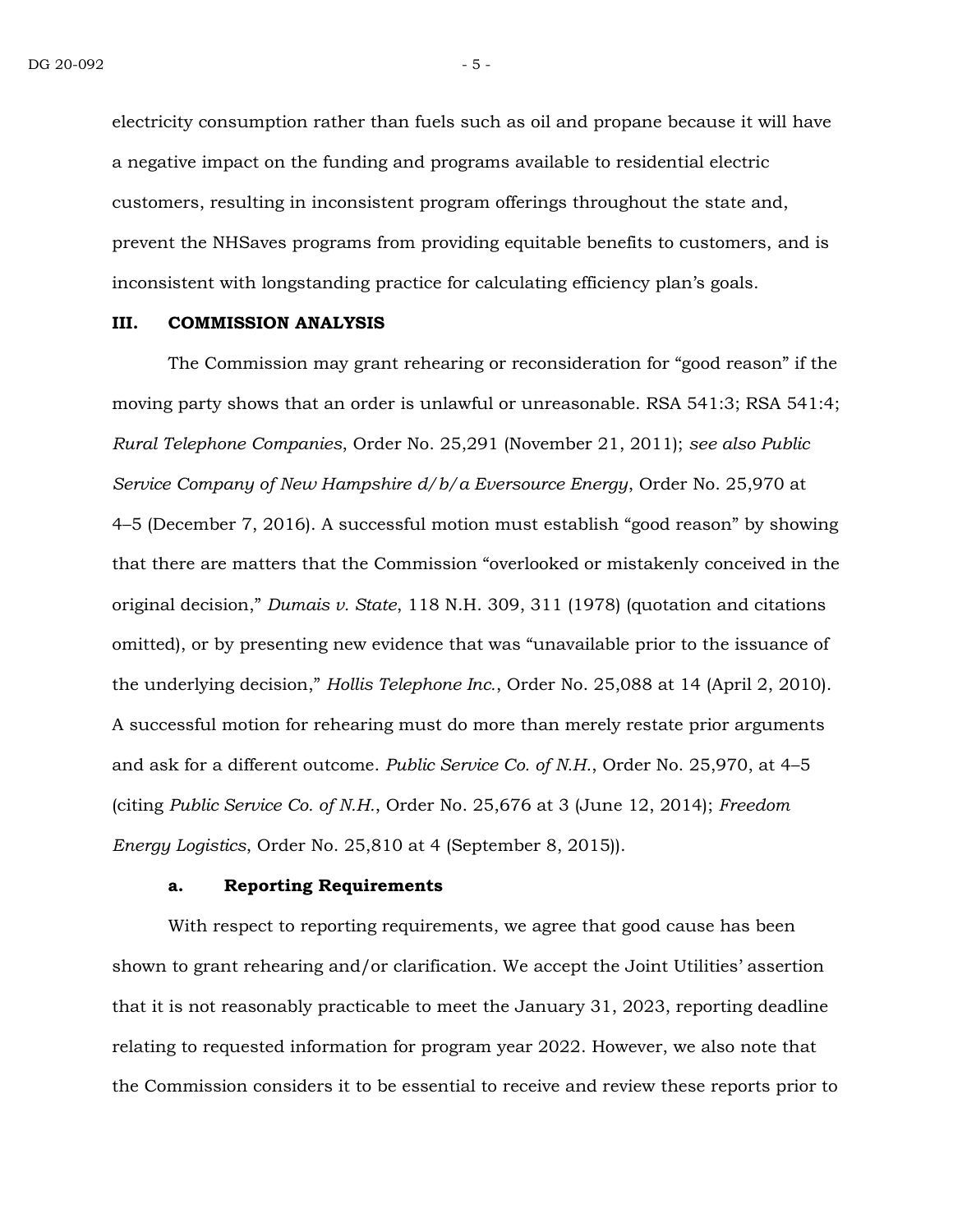the filing and evaluation of the next triennial plan, due July 1, 2023, pursuant to RSA 374-F:3, VI-a(d)(5). The Joint Utilities' proposed deadline of June 1, 2023, does not provide the Commission and other interested persons adequate time to review these reports. As such, we grant the Joint Utilities' motion in part, and modify the reporting deadline for 2022 program year information to March 31, 2023.

With respect to the request for clarification of reporting requirement iii(3), we clarify the intent of the question. This study and reporting requirement calls for sensitivity analysis using a range of discount rates to demonstrate: 1) the impact of time-preference on benefits and costs, and 2) to account for the impact of economic activity resulting from quantifiable cost savings that will result in future energy consumption. The Joint Utilities may reference the response to reporting requirement i(2), as well as other discount rates, to provide a range of discount rates to account for time-preference. With respect to energy intensity, we refer the Joint Utilities to footnote 16 in Order 26,621 for reference to the concept of energy intensity, and the U.S. Energy Information Administration's calculated energy consumption per chained dollar figures for New Hampshire and other regional states. <sup>1</sup> The utilities may also pursue other sources that report energy intensities to better capture New Hampshire realities. As indicated in reporting requirement iii(3), sensitivity analysis should be performed on each of the quantifiable financial impacts the utilities presented in the 2022–2023 Plan, while noting the Commission is also interested in the overall impact. To the extent that any particular financial impact cannot be reasonably estimated,

<sup>1</sup> *See, e.g.,* U.S. ENERGY INFO. ADMIN., *Total Energy Consumption Estimates, Real Gross Domestic Product (GDP), Energy Consumption Estimates per Real Dollar of GDP, Ranked by State, 2019*, last visited June 17,  $2022$ , available at [https://www.eia.gov/state/seds/sep\\_sum/html/pdf/rank\\_use\\_gdp.pdf.](https://www.eia.gov/state/seds/sep_sum/html/pdf/rank_use_gdp.pdf) The last column of this one-pager lists state-wide energy intensities across the United States.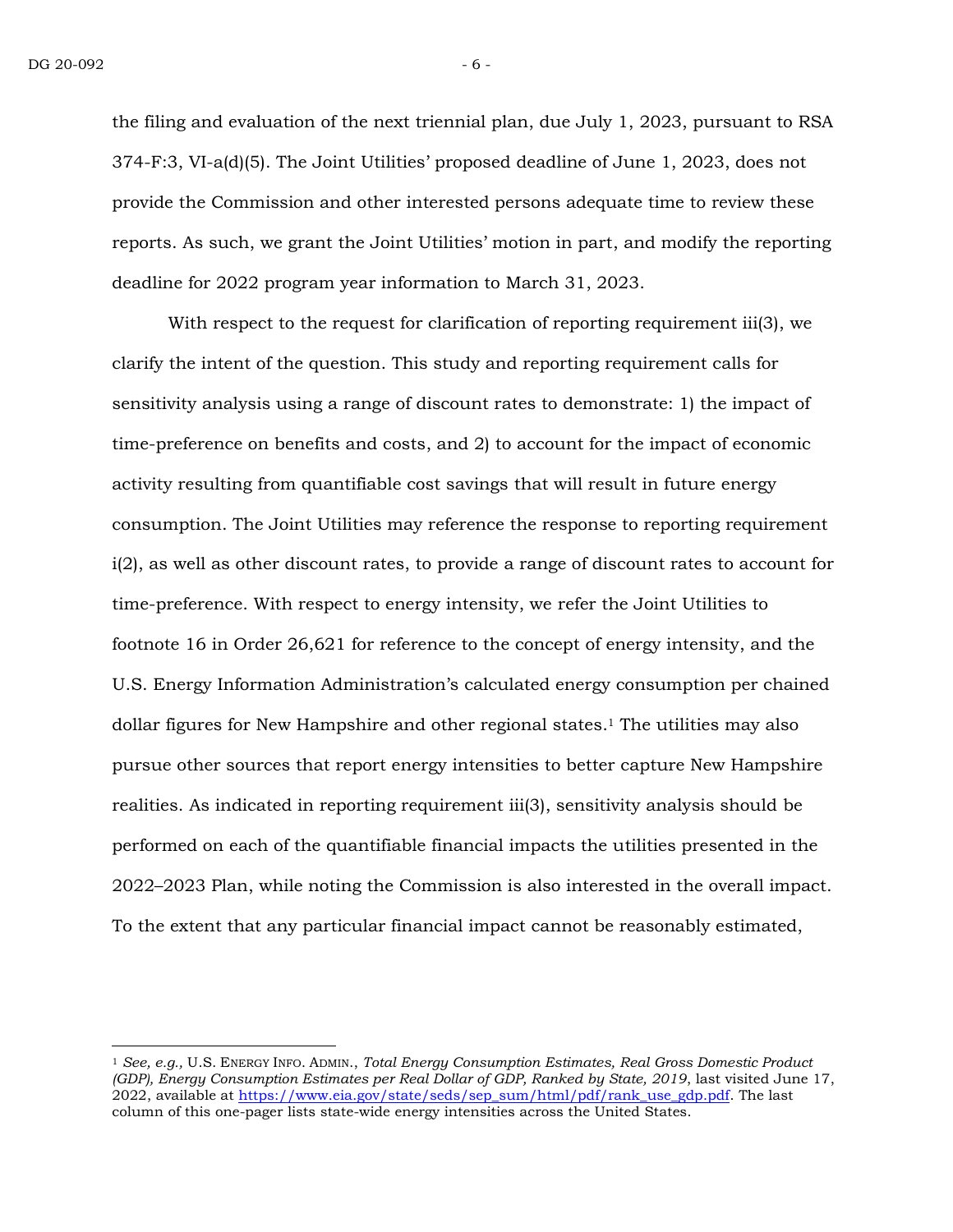please provide an explanation why. The deadline for this study is modified to March 31, 2023, as described herein above.

With respect to reporting requirement  $v(1)$ , we clarify the intent of the question and extend its reporting deadline. The focus of this question is to attempt to comprehensively enumerate the end-users' costs of addressing the market barriers identified by the Joint Utilities, as opposed to performing a benefit-cost analysis on each identified market barrier. We also acknowledge that not all responses to market barriers are readily quantifiable. We clarify that reporting responsive to this question should identify and enumerate the present costs of addressing these market barriers. The Joint Utilities should quantify all quantifiable costs (such as costs for marketing, rebates, stocking, etc.) or provide a narrative explanation of the non-quantifiable responses to each identified market barrier. For the purposes of the instant reporting requirement, even if life-cycle costs would be necessary to compare alternative options or perform a benefit-cost analysis, we seek identifiable cost information to evaluate current practices, therefore clarify that reporting should be limited to costs and measures occurring within the identified programming year. The 2021 program year reporting deadline is modified to August 31, 2022. The 2022 program year reporting deadline is modified to March 31, 2023, as described herein above.

## **b. Planned Electric Energy Savings**

We next turn to the final sentence of RSA 374-F:3, VI-a(d)(4), "In no instance shall an electric utility's planned electric system savings fall below 65 percent of its overall planned energy savings." We do not find that good cause has been shown to grant rehearing of our interpretation. In Order 26,621, we determined that the 65 percent planned electric energy savings minimum threshold is applicable to both annual and lifetime planned savings. The Joint Utilities, supported by the OCA and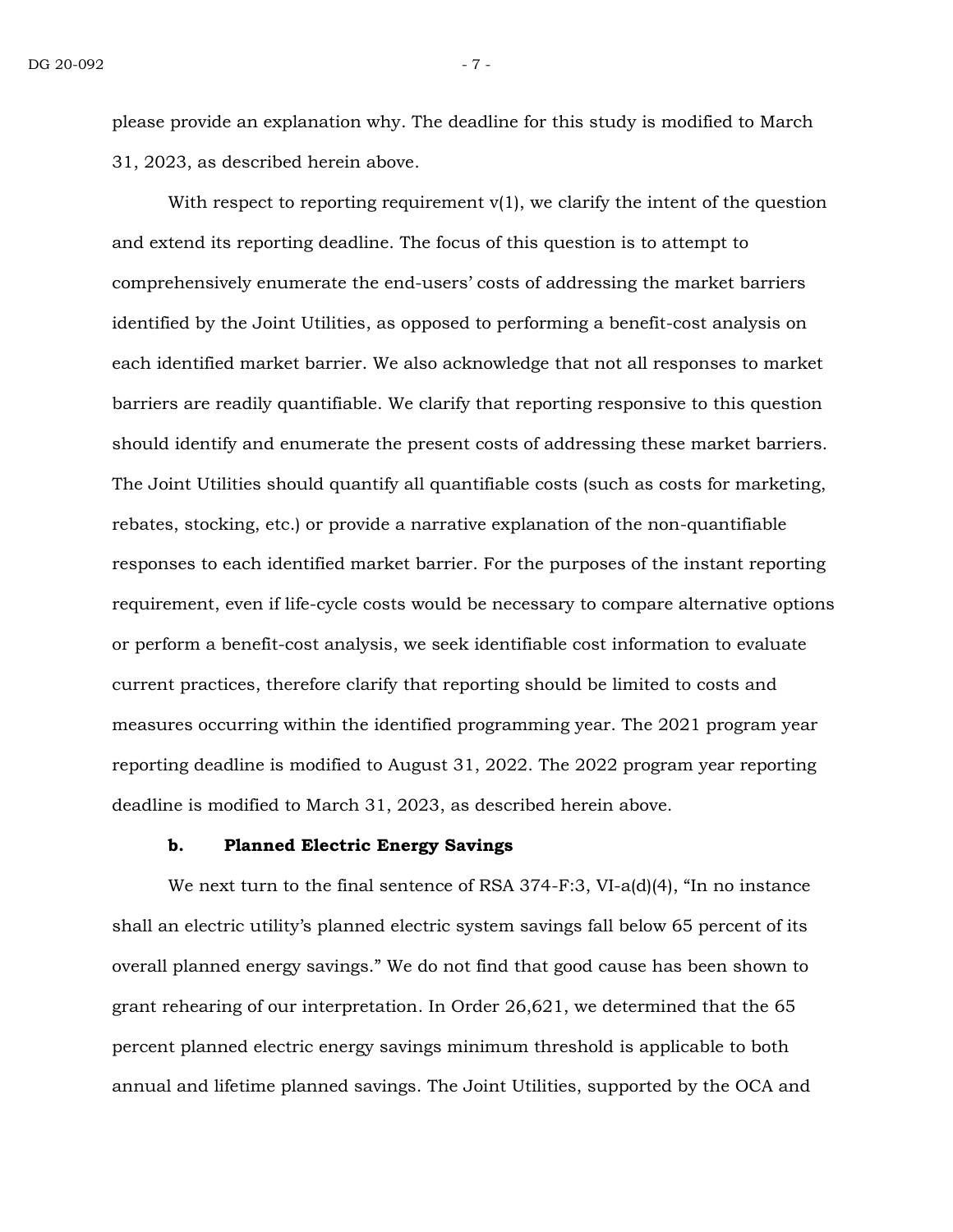CENH, argued that the Commission interpretation is unreasonable, unjust and inconsistent with the policy purpose and statutory scheme of RSA 374-F:3, VI-a.

At the outset, we do not agree with the textual interpretation put forward by the Joint Utilities and deny rehearing on that basis. The Joint Utilities argue that the use of the word "planned" in the last sentence of 374-F:3, VI-a(d)(4) links a prior planning process from the energy efficiency resource standard, approved by Order No. 25,932 (August 2, 2016), to the present statutory directives. We first note that express statutory reference to energy efficiency resource standard framework approved by Order No. 25,932 was removed from RSA 374-F:3, VI by HB 549.

Reading the statutory text, we find that the phrases "in no instance" and "overall planned energy savings" unambiguously support our conclusion that the 65 percent electric system savings threshold applies to both annual and lifetime planning scenarios. Both of these planning horizons are regularly calculated and reported on in the context of energy efficiency program planning and evaluation, lifetime figures are a component of cost effectiveness analysis, and lifetime savings are given greater weight in after-the-fact evaluations. No ambiguity arises from the word "planned" to justify a deeper dive into the intent of the legislature or reference to past Commission practice.

Although we deny rehearing on the plain text of the statute, we nonetheless briefly address the policy purpose and statutory scheme of RSA 374-F:3, VI-a. As was clearly stated in Order 26,621, we believe that HB 549's changes to RSA 374-F provide financial stability to energy efficiency programming while also directing the Commission to oversee ratepayer-funded energy efficiency programming so that it meets the General Court's policies and purposes. *See* Order 26,621 at 19–20. Among these, HB 549 directed that programming and incentives be optimized to deliver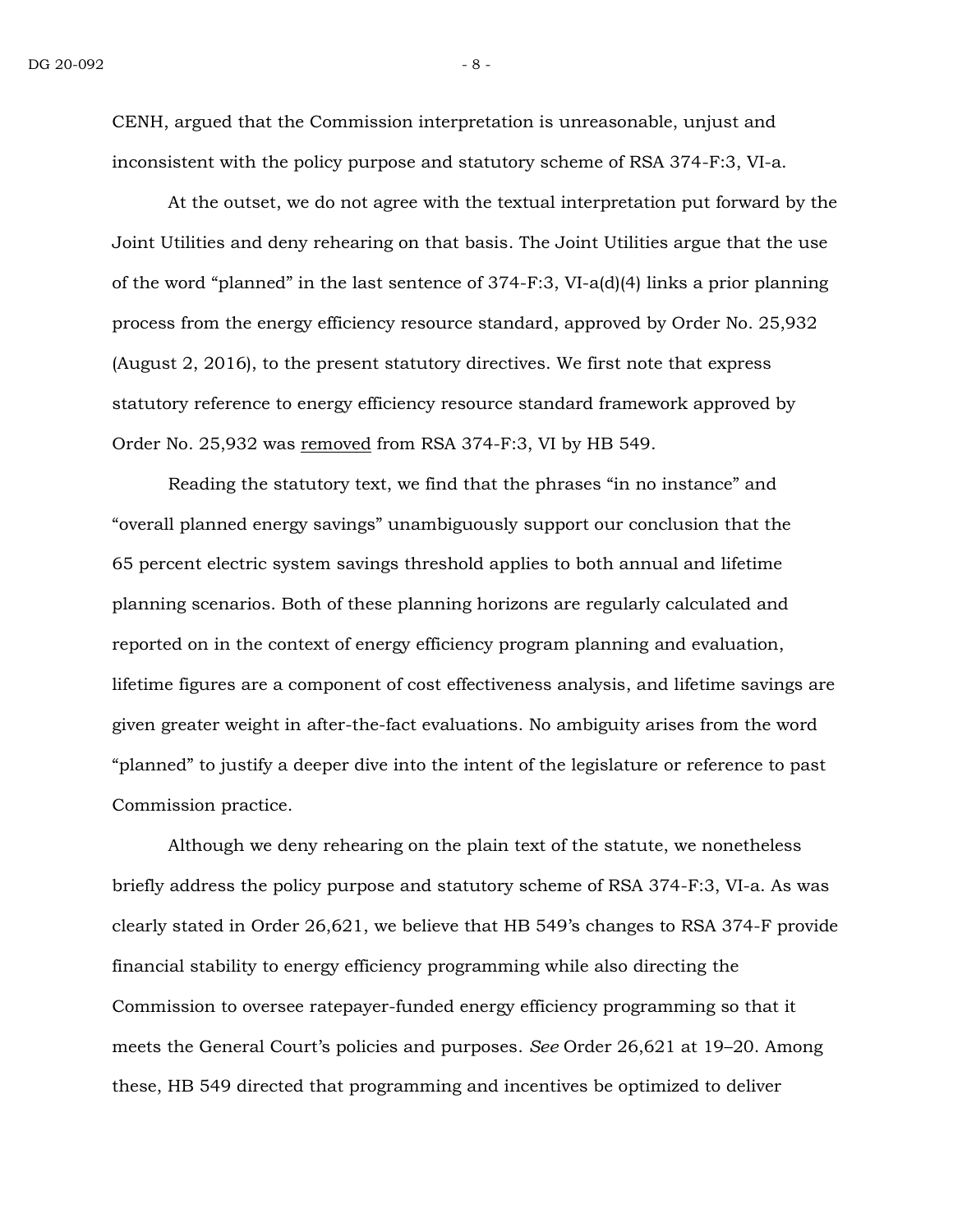ratepayer savings as funding allows, and that the Commission consider whether programming offerings have been appropriately prioritized among and within customer classes. *See id.,* RSA 374-F:3, VI-a(d) and RSA 374-F:3, VI-a(d)(4). These directives are furthered by the sentence at issue, which states that "[i]n no instance shall an electric utility's planned electric system savings fall below 65 percent of its overall planned energy savings." Such a directive ensures that programming be optimized and appropriately prioritized to deliver savings to each electric utility's ratepayers.

# **Based upon the foregoing, it is hereby**

**ORDERED**, that the Joint Utilities Motion for Rehearing and Clarification is GRANTED IN PART and DENIED IN PART as discussed herein; and it is

**FURTHER ORDERED**, that the reporting requirements and associated reporting requirement deadlines are modified and clarified as discussed herein; and it is

**FURTHER ORDERED**, that the request for rehearing related to the interpretation of RSA 374-F:3, VI-a(d)(4) is DENIED.

By order of the Public Utilities Commission of New Hampshire this twenty-first day of June, 2022.

WIEL

Daniel C. Goldner Chairman

Pradip **K** Commissioner

F. Anne Ross Special Commissioner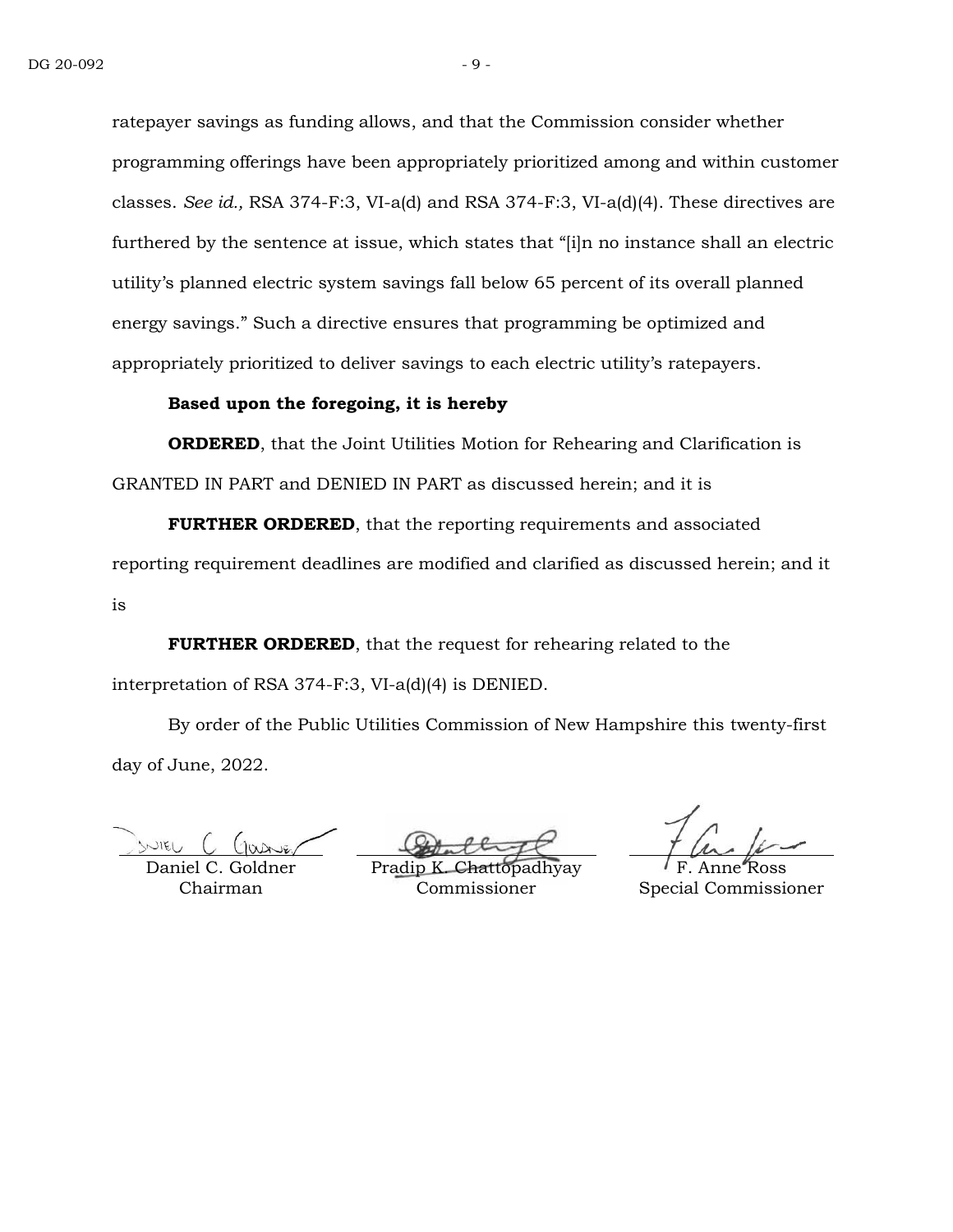# Service List - Docket Related

Docket# : 20-092

Printed: 6/21/2022

Email Addresses

ClerksOffice@puc.nh.gov nhregulatory@eversource.com asbury@unitil.com Scott.T.Balise@energy.nh.gov kelly@cleanenergynh.org rburke@nhla.org rburke@nhla.org john.butler@eversource.com carroll@unitil.com brandy.chambers@eversource.com jessica.chiavara@eversource.com rclouthier@snhs.org gary.m.cronin@energy.nh.gov mdean@mdeanlaw.net demeris@unitil.com julianne.m.desmet@oca.nh.gov paul.b.dexter@energy.nh.gov downesm@unitil.com kimberly.dragoo@libertyutilities.com jay.e.dudley@energy.nh.gov tracy.dyke-redmond@eversource.com stephen.r.eckberg@energy.nh.gov steven.elliott@eversource.com maromilee.emerick@eversource.com eemerson@primmer.com erin.engstrom@eversource.com sam@cleanenergynh.org joseph.fontaine@des.nh.gov fossumm@unitil.com thomas.c.frantz@energy.nh.gov josie.gage@oca.nh.gov sgeiger@orr-reno.com genestj@unitil.com dgoldberg@synapse-energy.com gouldingc@unitil.com dhill@energyfuturesgroup.com jarvis@unitil.com